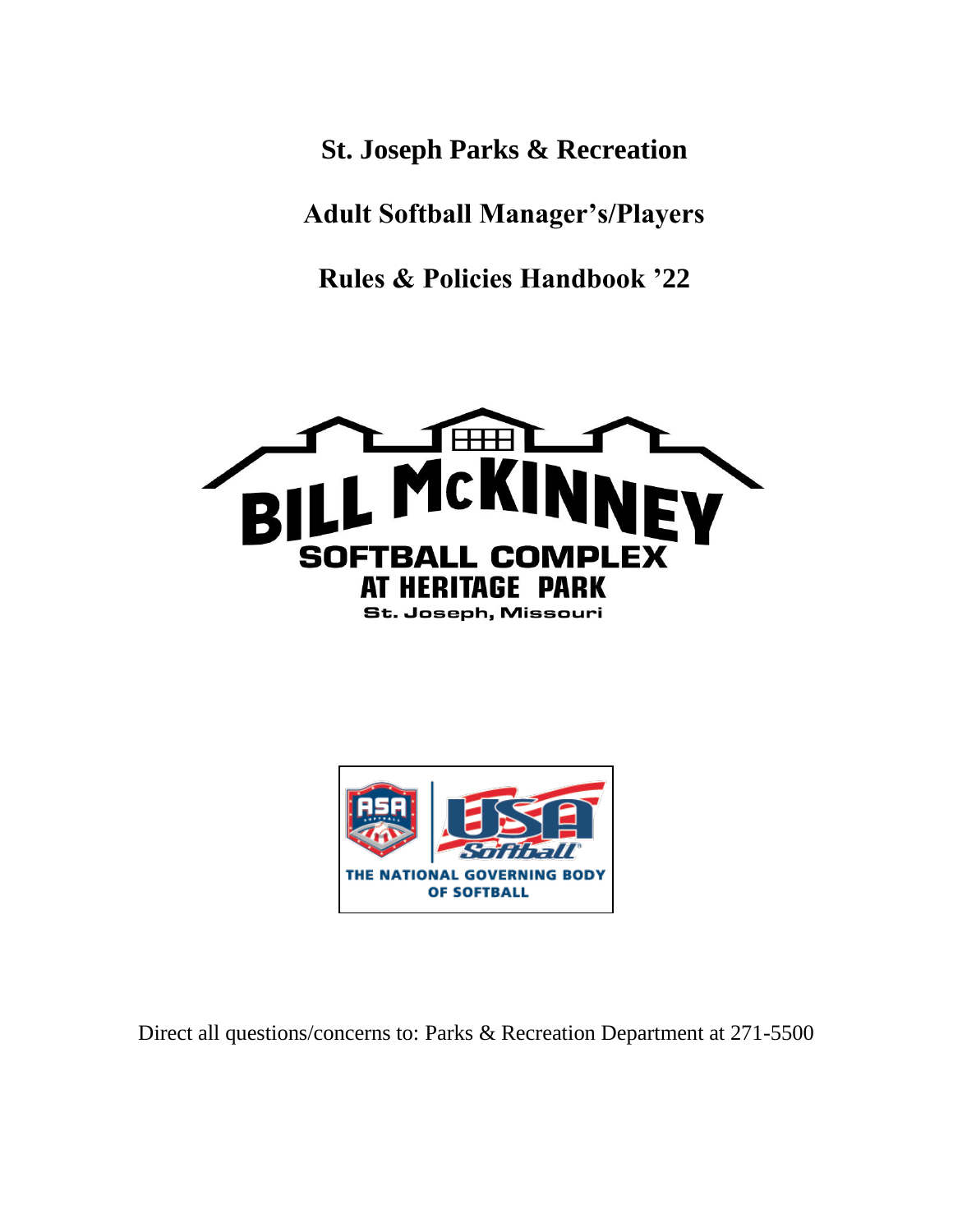# **Code for Players, Members and Representatives of Teams, Parents, Spectators, Coaches, Etc.**

Any player reported in writing, by a game official or park staff to the Parks & Recreation Department for making derogatory, profane, vulgar, or unsportsmanlike remarks or conduct, or who makes threatening actions to another person or fighting, whether it be a member of a team, coach, representative, parent or spectator, etc., in any park, shall be subject to disciplinary action. Disciplinary actions will be administered through the Parks & Recreation Department.

### **I. Rules for conduct to Umpires.**

This section covers player, manager, and spectator conduct towards umpires. Any manager or player written up by a game official for a serious offense shall be subject to suspension. Notification of the offense must be made to the Parks & Recreation Department by telephone (271-5500) within twenty-four (24) hours, and followed by a written report within seventy-two (72) hours. Parks, Recreation, and Civic Facilities Department will review the report, and administer disciplinary action if appropriate. After the disciplinary action has been issued, the disciplined party may request a review hearing.

- A. The manager or team captain is the only member of a team who may question, in a courteous manner, an umpire's decision. Any other player disputing an umpire's call may be ejected from the game, may be directed to leave the ball park, and may be suspended.
- B. Any manager or player using profane, vulgar or uncalled-for language may be ejected from the game, leave the ball park, and may be suspended, if the recommendation by the umpire states so.
- C. The umpire may eject the manager and one or more players, the players to be chosen from the bench, for derogatory, profane, or uncalled-for remarks coming from a team's bench. The person(s) that are ejected must leave the ballpark and may be suspended, if recommendation by the umpire states so.
- D. Managers, when asked by the umpire for the name or names of certain players, shall give them to the umpire immediately. Any manager failing to comply may be suspended.
- E. Any manager or player ejected from a game and suspended for the second time during a season may be suspended for one (1) year after the review.
- F. Any manager or player directing derogatory, profane or uncalled-for remarks toward any umpire, after a game, may be suspended, if recommendation by the umpire states so.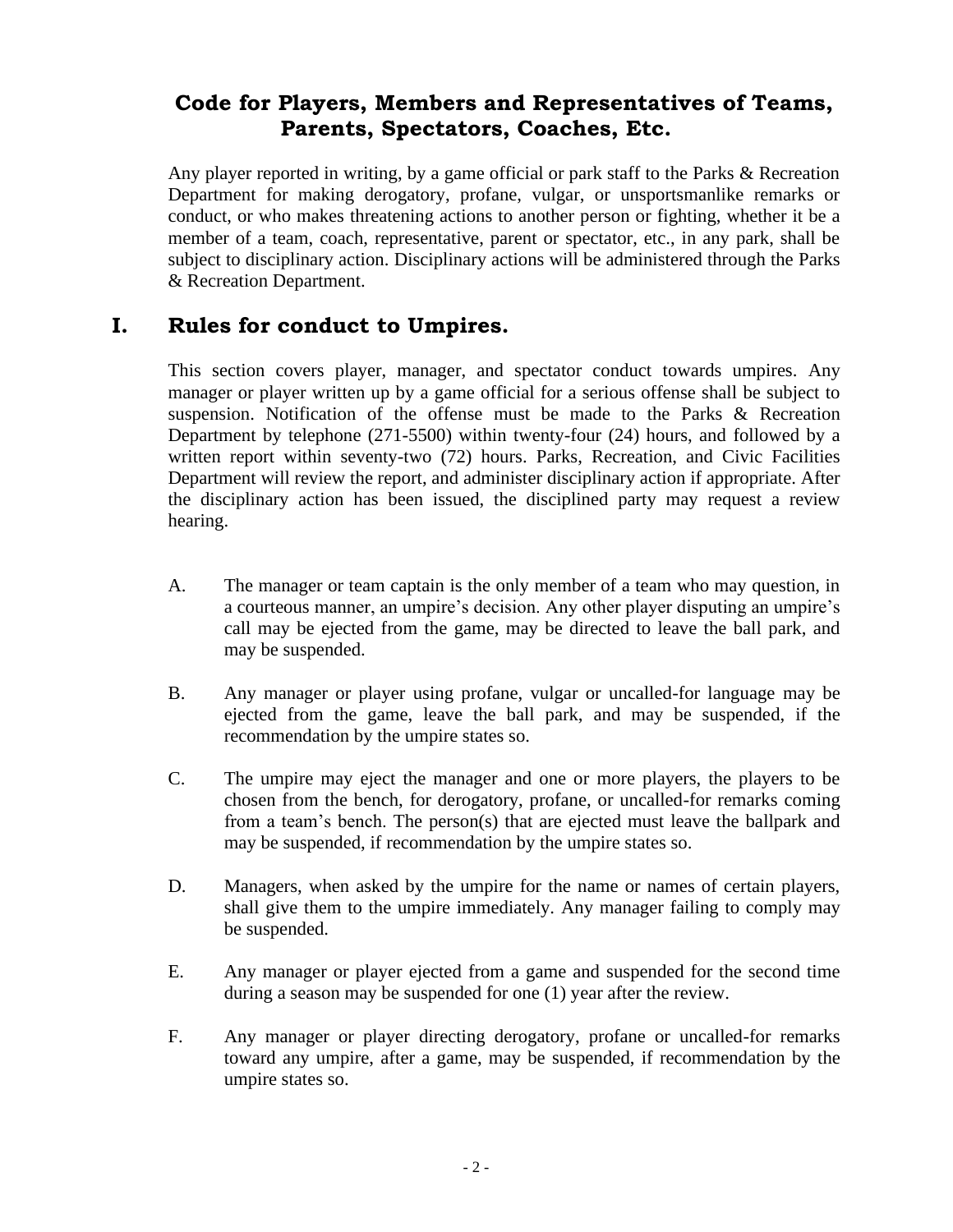- G. Any manager who does not (in the umpire's opinion) control his team before, during or after a game may be suspended and the game shall be forfeited.
- H. Threatening action toward an umpire by a manager or player may carry a minimum suspension of one (1) year. The game may be forfeited and all members of the team put on probation for one (1) year, if team action or inaction warrants.
- I. Any manager or player making physical contact with an umpire may be suspended for a minimum of five (5) years. The game shall be forfeited and the team shall be placed on probation if their action or inaction warrants. Team managers suspended or placed on probation will be restricted to those present on the date of the incident.
- J. Any manager or player physically attacking an umpire shall be suspended for life, the game forfeited and the team placed on probation for two (2) years.
- K. Any player, coach or team that has been ejected from the game has one (1) minute to leave the field and its immediate area to a distance where they can no longer interfere, either physically or verbally, with play, if so directed by the umpire. The home plate umpire will determine such distance.
- L. **Any person who has been ejected from a game is suspended from playing any more games that same league date.** (Example: a player ejected from a men's slow pitch game at 6:00pm **CANNOT** play in any other game, whether that's another men's slow pitch game or a coed game, that same league date)

## **II. Local Playing Rules.**

- A. The minimum age is 18 years of age.
- B. Players may play in a fast pitch, slow pitch, and a co-ed league. No player can play on two teams in one division on the same night.
- C. All players will have a contract on file for each team they want to play on before they will be eligible to play. The contract must be filled out completely and personally signed by the Manager and player. **It is the team Managers responsibility to make sure every player has a contract on file**. Contracts will be turned in with rosters or as players are added throughout the season.
- D. Each team must have a minimum of ten (10) players on their roster at the beginning date of their season. All players must be on the official team roster, on file at the Parks & Recreation office before they can play. Teams may have as many players on their roster, as long as they are on the roster and have a signed contract on file.
- E. The choice of first or last bat in the inning shall be decided by a toss of the coin.
- F. Coaches must have a legal number of players (5 slow/fast, 6 for co-ed) ready to take the field at scheduled game time or when the previous game ends (if past scheduled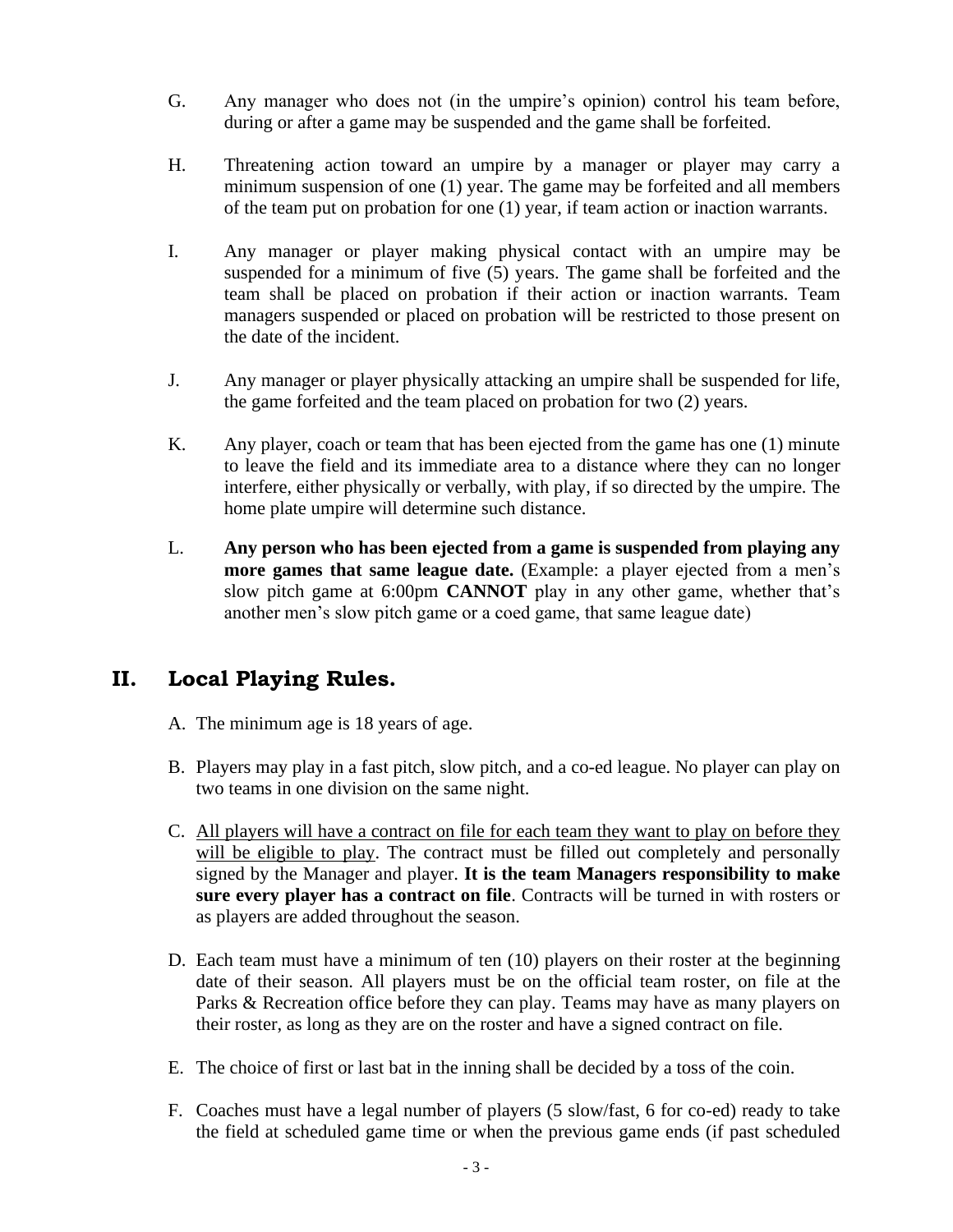time). At the point when the game is to begin a lineup must be presented to the umpire. This will help games stay on-time each night.

- G. There will be no smoking or alcohol on the field.
- H. It is the goal of the Parks, Recreation, and Civic Facilities Department to provide a family friendly environment. Any patron using, or playing music with, vulgar, offensive, or inappropriate language may be asked to leave the facility at the discretion of the complex staff.
- I. Each batter will begin their time at bat with a one ball, one strike count. There will be one courtesy foul ball allowed, per batter.
- J. There will be a home run limit of six (6) per game. Only outside-the-park home runs count against the limit and beyond. Each outside-the-park home run, after the six limit, will count as an out.
- K. Any game which reaches the time limit or goes beyond the  $7<sup>th</sup>$  inning in a tie score shall use the international tie-breaker rule. This rule begins each inning with a runner on second base, which shall be the player who was the last batter the previous inning.
- L. The following rules will be used in all leagues with regard to the double base:
	- 1. A batted ball hitting the white portion is declared fair and a batted ball hitting the orange section is declared foul.
	- 2. Whenever an initial play is being made on the batter-runner, the defense must use the white portion and the batter-runner the orange portion. On extra base hits or balls hit to the outfield when there is no play being made at the double base, the runner may touch the white or orange portion.
	- 3. The batter-runner must use the orange section on the first attempt at first base; however should he reach and go beyond first base, he may return to either section.
	- 4. When there are tag plays on a fly ball, either portion must be used by the runner or defense.
	- 5. Failure to use these guidelines will result in one team warning, followed by outs on offense and awarded bases on defense.

### M. Co-ed League:

- 1. In Co-ed league play, a team must begin a game with at least 6 players, of which no more than 3 can be men.
- 2. If during the course of the game a man or woman gets hurt and no substitute is available, the spot becomes an out each time it arrives in the batting order. A member of the opposite sex doesn't have to come out of the game.

### **Rules**: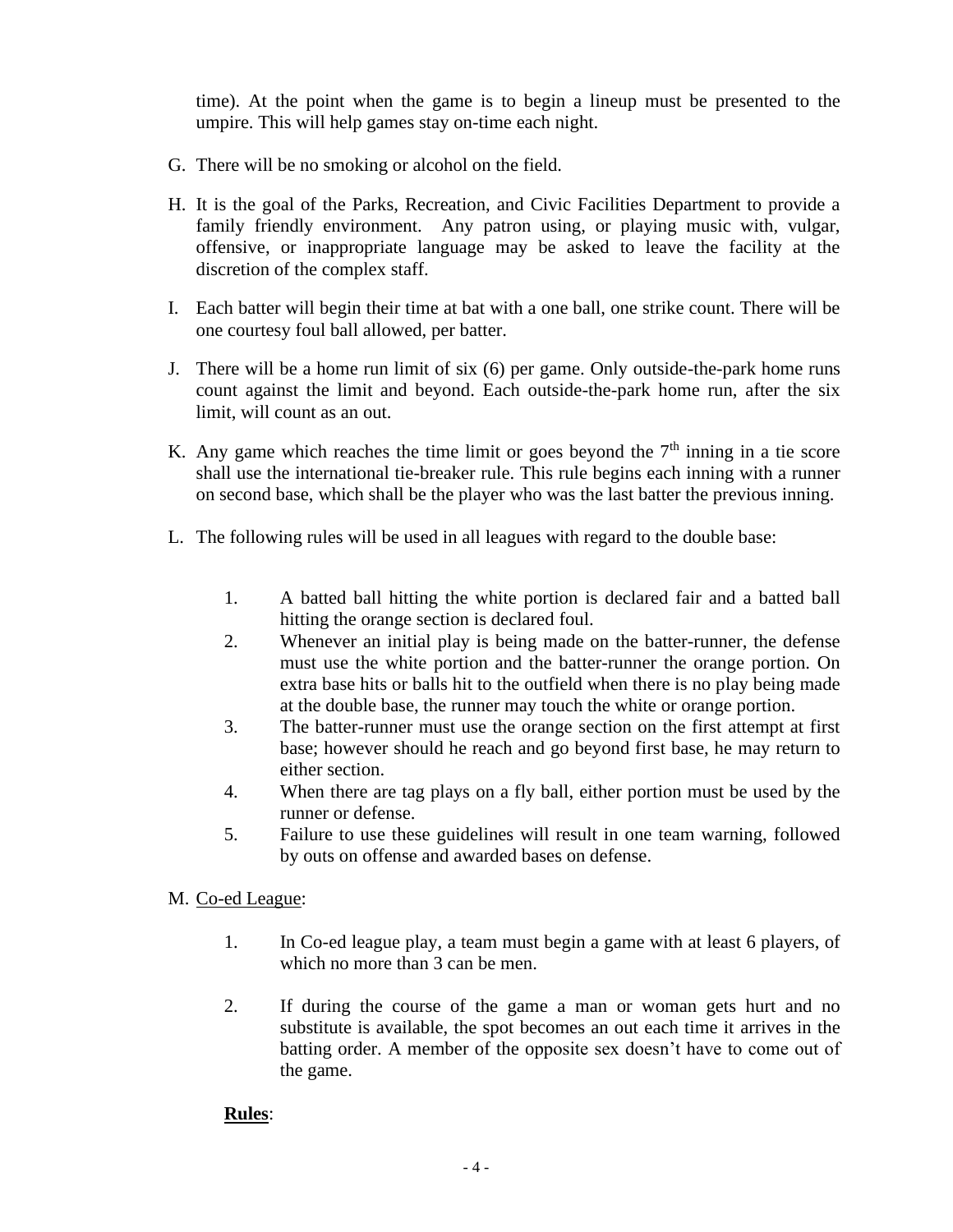- 1. A team short of players at game time may start the game only if a majority or equal number of the players are women. Refer to rule on number of players for other definitions.
- 2. Teams may have 2 players designated as E.P. in the line-up, one of each sex. If a team uses E.P., all other E.P. rules will be in force for both E.P.'s.
- 3. 2 men cannot bat consecutively in the batting lineup.
- 4. If a man is walked it is an automatic 2-base award. With less than 2 outs, the woman batter must bat. With 2 outs, the woman has the option of hitting or walking. All existing runners must be forced to advance.
- 5. The defensive team's infield must have two (2) men and two (2) women at the first, second, short stop and third base positions when using 10 players unless they are playing with more women than men. If using 5 women and 4 men, 2 women will bat without a man batting in between. There will be no out recorded for this.
- 6. If a team consisting of men and women are playing short of players, the batting lineup must alternate gender at the beginning of the line up until the point at which there are only women to bat consecutively in the lineup.
- N. Re-Entry & Substitutions.
	- 1. USA Softball rules governing substitutions and re-entry will be followed with this exception. In the event that a player is injured and is unable to continue playing, a player that has already been in the game may take his/her place if and only if the following situations exist:
		- a. The number of players batting would drop below eight (8).
		- b. There are no other legal substitutes available.

If these two conditions exist, a player who has not been ejected or taken out due to a previous injury can be allowed to re-enter the game at any position except pitcher.

- 2. If you start with 11 players and a player is injured and can't be replaced, his/her position is just left open and his/her batting position is passed over and counted as an out.
- 3. If you start with a legal number of players and lose a player to injury or any other reason and can not fill his batting position with a legal player, then, when that player's bat comes up, he will be passed over and considered an out each time.
- 4. Courtesy runners for slow pitch play must be a substitute. Entry as a courtesy runner counts as that substitutes 1 entry into the game.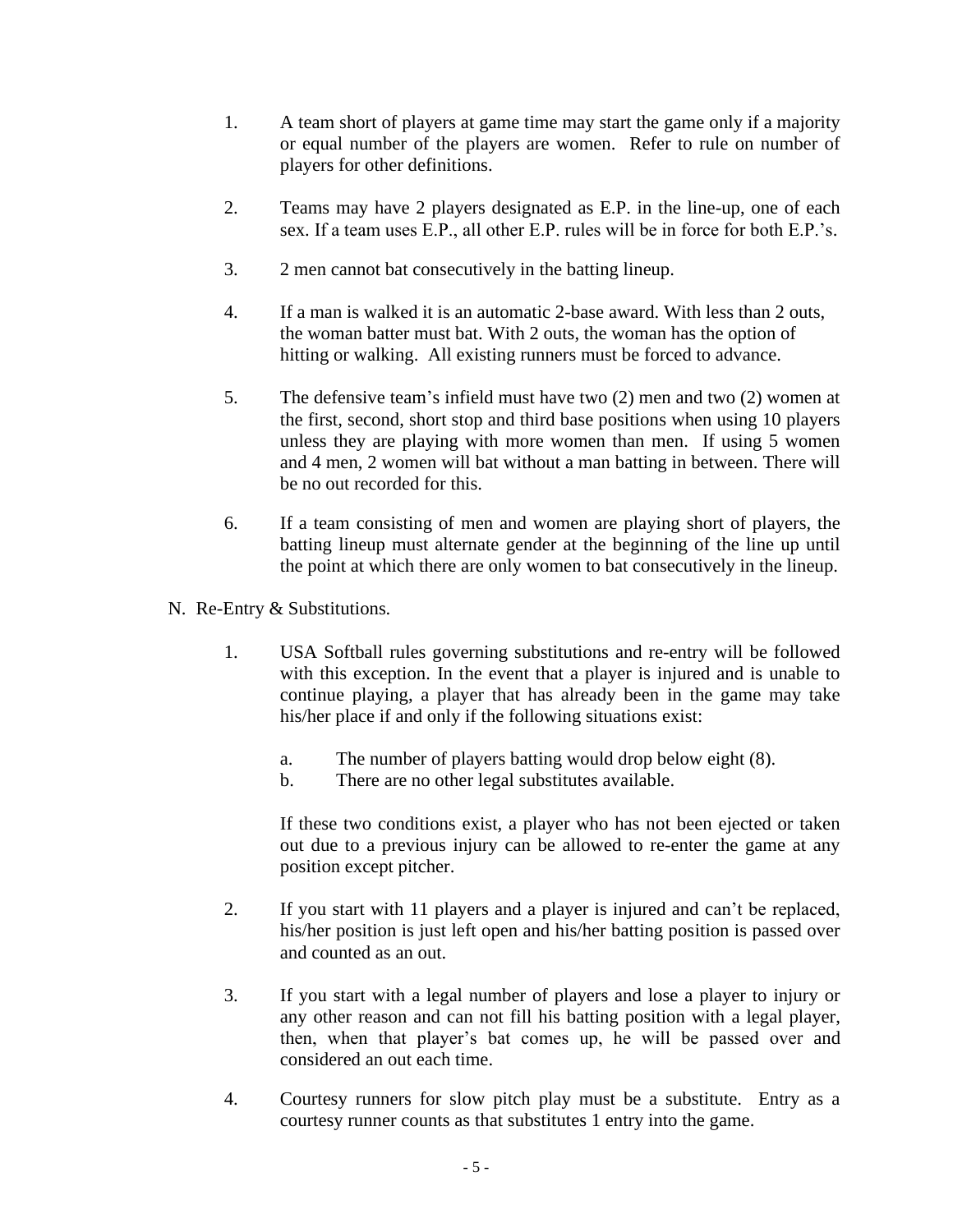- O. Spikes
	- 1. Metal spikes are allowed only in Men's Fastpitch leagues. Any player using metal spikes in a league, other than Men's Fastpitch leagues will be ejected from that game immediately.
- P. Official Game Ball.
	- 1. A portion of your registration fee will pay for softballs for your league play.
	- 2. Each league softballs will be in compliance with the USA Softball standards. All slowpitch balls will be a .52 COR, with a .300 compression rate. Fastpitch balls will be .47 COR ball, with a .375 compression rate.
	- 3. All softballs used for league play **must** display the Heritage Park "private" logo. Each team must begin **each** league game with a new ball. Additional balls will be available at the concession stand for \$5.00 each.
- Q. Protests
	- 1. Protests will only be allowed on rule interpretations only. Judgement calls by an umpire are not rule interpretations and will not be considered. Manager must notify a game official of the protest before the official conclusion of the said game.
	- 2. The home plate umpire will keep the official game time and score. No protests will be considered on time limit or team lineups.
	- 3. Protests must be submitted in writing by 4:45pm of the next working day, Monday through Friday. Example: Game on Monday; protest has to be in by 4:45pm Tuesday, a Friday game; protest must be in by 4:45pm Monday.
	- 4. Protests must be filled out on the protest forms provided. No protest will be allowed if the forms are not filled out properly.
	- 5. A \$50.00 protest fee must accompany the protest form. If the protest is upheld, the \$50.00 will be returned. If the protest is disallowed, the protest fee will not be returned.
- R. Ineligible Players
	- 1. Any team using an ineligible player will forfeit the game. All players will have a contract on file for each team they want to play with before they will be eligible to play. In the event the Parks & Recreation Department is informed that a team is using players not under contract, the Department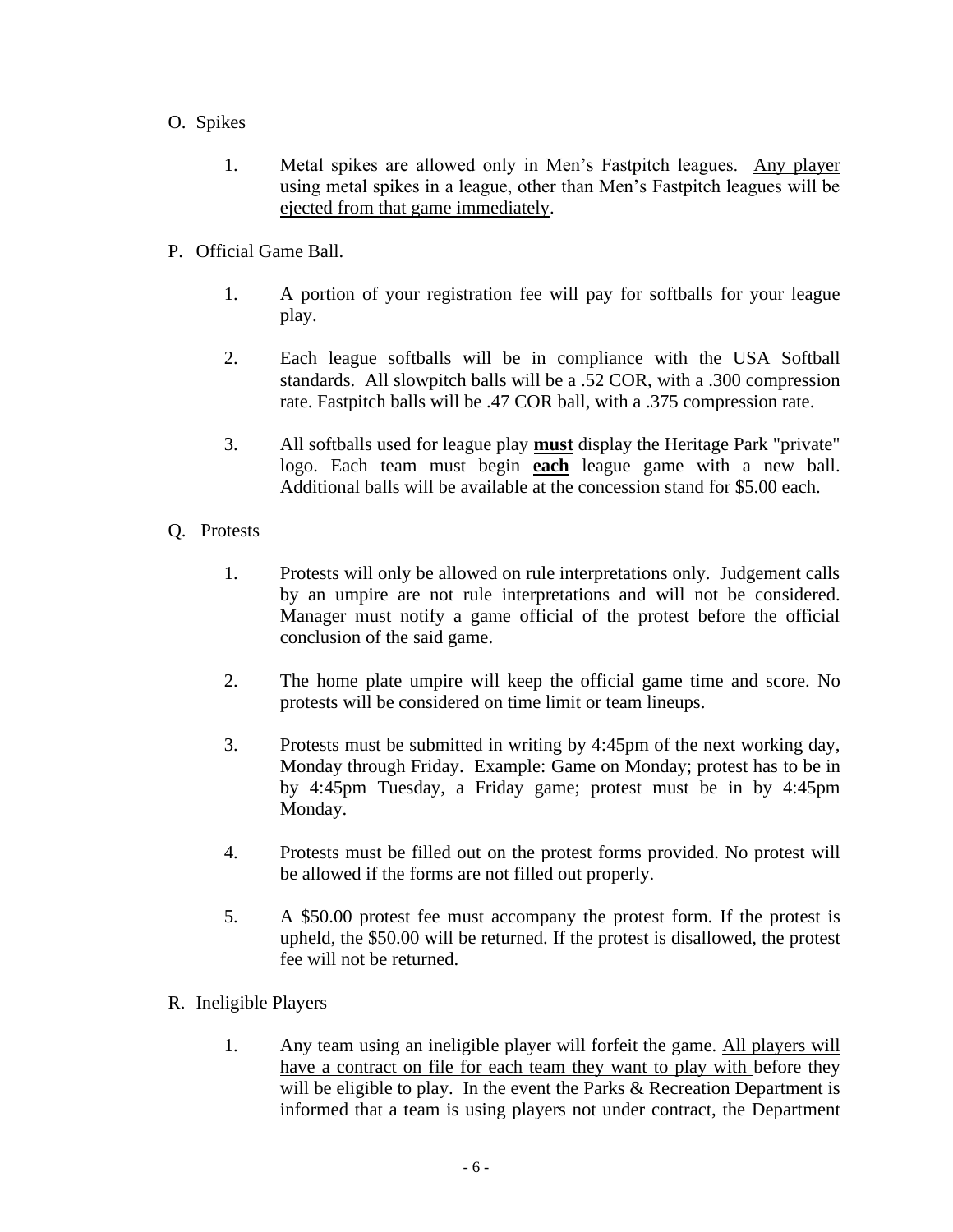will forfeit any future games in which these players or any players not under contract are used.

- 2. A challenge to a player's eligibility must be made before the first pitch of the next game. No challenge to a player's eligibility will be accepted after these times.
- 3. Once the umpire has been notified of a challenge, they will make note of the person(s) involved and will contact the Parks & Recreation Department the next working day to verify the player's status on the team's official roster. No challenge will be accepted from a team which doesn't have a completed team registration packet.
- 4. In the event that a player is not on the official roster, the game will be declared a forfeit and both team managers will be notified.
- S. Rain-Outs
	- 1. In the event of rain during the day, please access the City of St. Joseph's web site for all cancellations. In order to allow teams every chance to get to play, no decision will be made before 4:00 p.m. This is also to allow us time to receive a report from the various ballfield work crews as to the field conditions for play. PLEASE DO NOT CALL THE PARKS & RECREATION OFFICE BEFORE 4:00 p.m. Web site: [http://www.stjoeparks.info](http://www.stjoeparks.info/) Sports Line: **816-271-5503**
	- 2. Due to the fact that play begins earlier on Sunday, the decision on playability of fields will be made by 3:00 p.m.
	- 3. Rain-Outs will be made up at the end of the session and may be scheduled on days or nights not normally your regular playing day or night.
- T. Game Schedules
	- 1. At the beginning of the season, the manager or a representative of the team must come to the Parks & Recreation Office during the prescribed "packet pickup" time and dates. All schedules including makeups will be posted at Heritage Park. **NO** schedules will be mailed (initial or makeup). Schedules will also be available on the website [www.stjoeparks.info.](http://www.stjoeparks.info/)
	- 2. Please be sure that we are notified of any phone number and address changes or give us a second person to contact.
	- 3. During the registration process a team may request to not have 5:00/6:00pm or 10:00pm games. **It must be one or the other, not both**. If a team needs these types of consideration, or other specific scheduling requests, it must be done prior to the league entry deadline.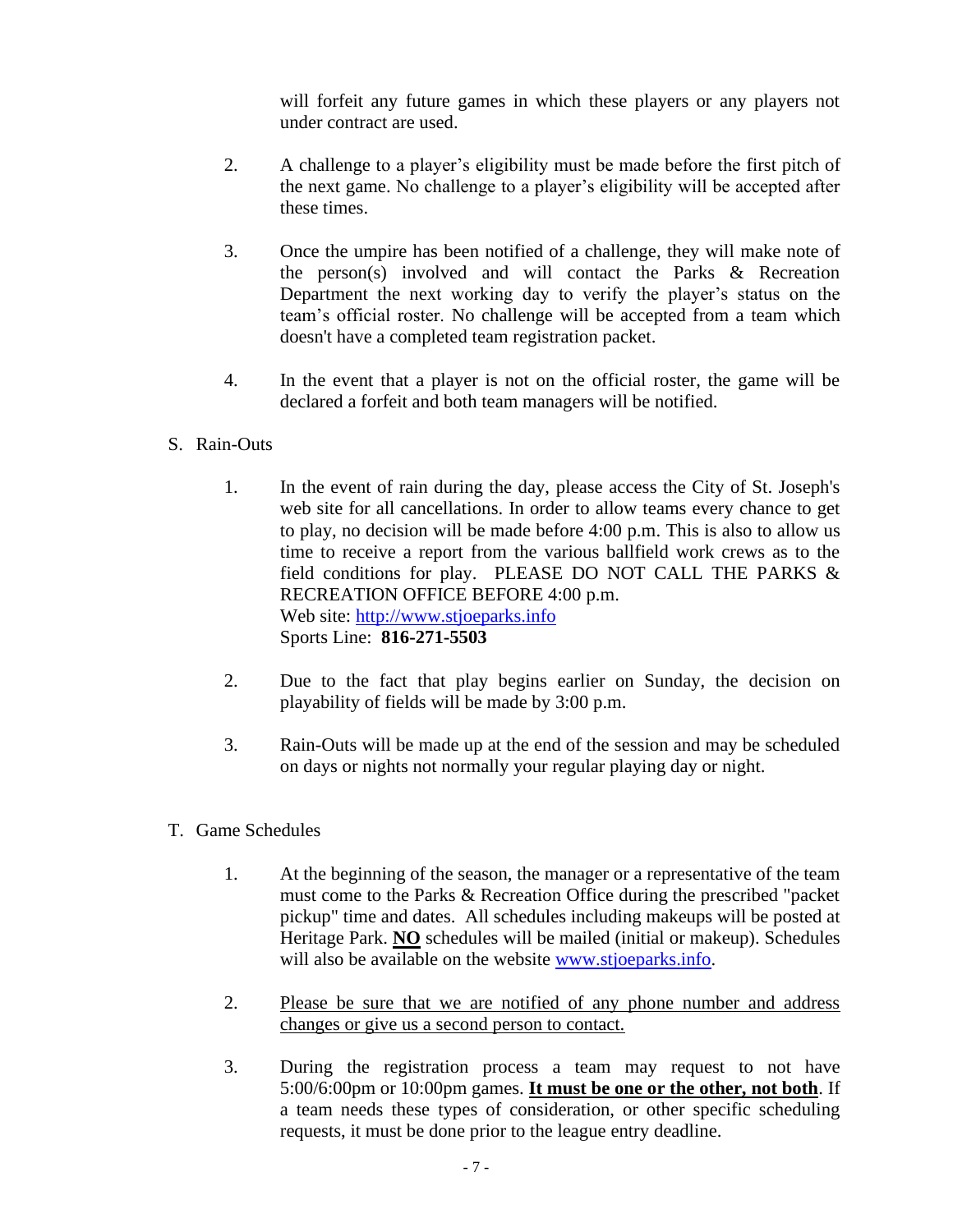- 4. Any requests for schedule changes are to come from the team managers only and any inquiries about the schedule are to be made by the team managers only.
- U. USA Softball Rules
	- 1. USA Softball rulebooks will govern all rule situations not covered by the local rules.
- V. Payment of Fees
	- 1. All fees must be paid either all in cash, VISA/MasterCard/Discover or with one check, NO EXCEPTIONS! We will no longer accept payment from checks made out to the manager or individual checks from each player. Payment by check needs to be made payable to: St. Joseph Parks & Recreation. Drivers license information and place of employment must appear on check and registration form.
	- 2. If a team drops from a league following the registration deadline, the refund is subject to a 15% fee. If league schedules have been completed/released and a team drops, no refunds will be given.

## **III. Official League Game**

- A. A team must have at least five (5) players to start a game, six (6) for co-ed. A team may add up to five (5) players to their existing roster after the start of a game, four (4) for co-ed.
	- 1. If a team starts with eight (8) players, they may add a ninth and a tenth. If a team starts with nine (9) players, they may add a tenth. The umpire must be notified that a player is being added and that player will bat last in the batting order.
	- 2. If a team starts with eight (8) players, the ninth and tenth positions will be passed over. They will not count as outs. The same applied if the game starts with nine (9) players.
	- 3. If a team begins with less than eight, outs will be recorded for all players less than eight. These outs will be at the top of the batting order. For example, if a team has 6 players (2 less than 8) the first two spots in their batting order will be outs. If a seventh player shows late he/she will be added in the first batting spot, while the second remains an out. Once a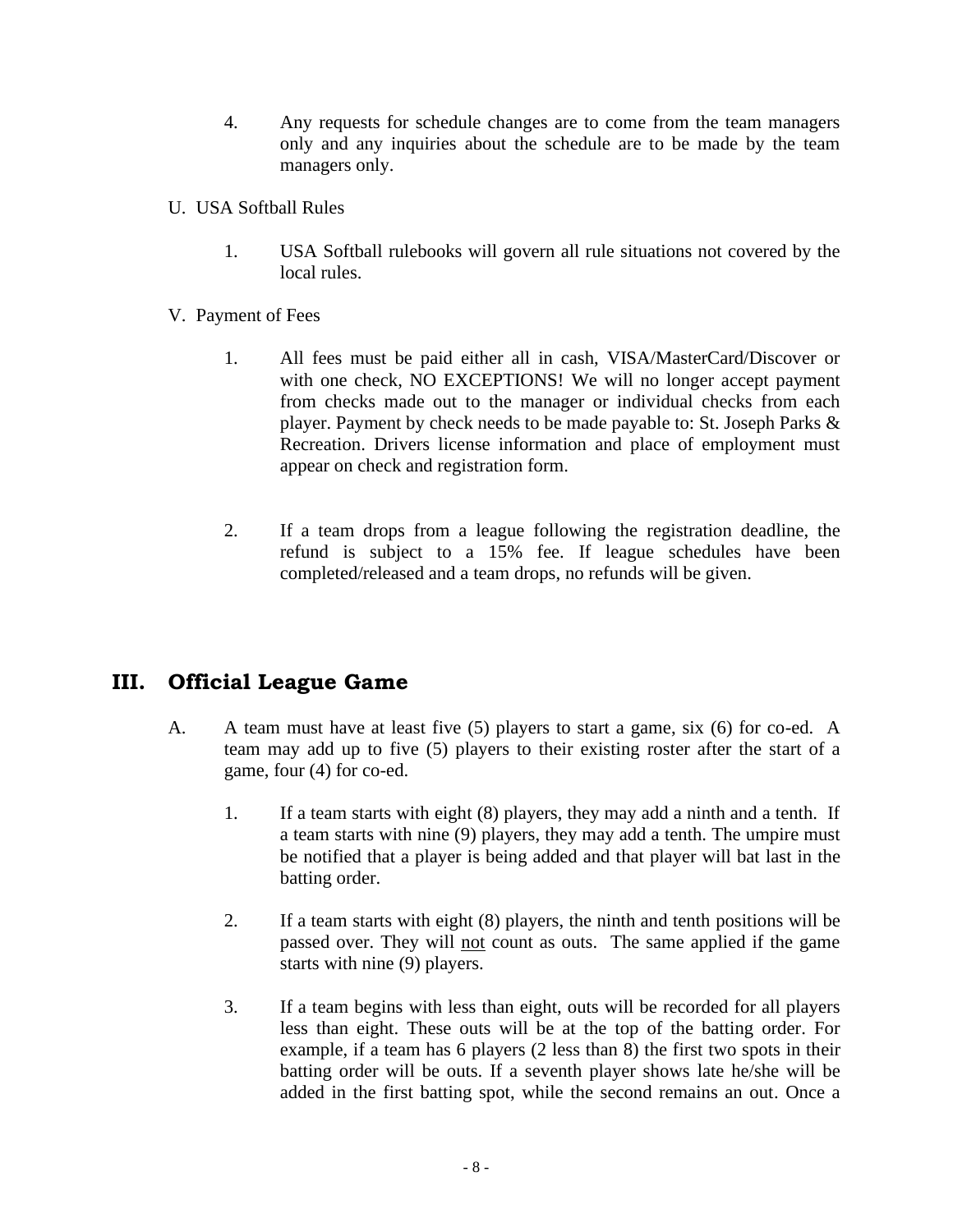team has eight, no outs will be recorded. Each team must have a minimum of 5 players (six in Co-ed) to begin a game.

- 4. The player being added cannot take the field in a defensive position while an inning is in progress. The player can bat during the inning he/she is added.
- B. A team must have five (5) players to finish the game, six (6) for co-ed.
- C. A regulation game shall consist of seven (7) innings. Regardless of the number of innings or time limit, every game must have a winner. If the game is tied, additional innings must be played to determine a winner. A game shall be declared official for any of the following reasons:
	- 1. A game called by the umpire shall be regulation if five (5) or more innings have been played or if the team second at bat has scored more runs than the other team has scored in five (5) or more innings. The umpire is empowered to call a game at any time because of darkness, lightning, rain, fire or other causes which places the patrons or players in peril.
	- 2.  $10 15$  Run Rule Official Game
		- a. If one team has a 15-run lead after three (3) innings or a 10-run lead after five (5) innings, it is an official game and play will terminate at that point. The "run rule" for fastpitch will be 8 runs after 5 innings.
	- 3. Time Limit Official Game
		- a. There is a one-hour time limit for slow pitch and a one-hour twenty minute time limit for fast pitch. No inning may be started after the time limit. A game is official if it has gone the time limit regardless of the number of innings played. Any innings started before the time limit shall be completed.

### 4. Forfeitures – Official Game

- a. **GAME TIME IS FORFEIT TIM**E. If a team cannot place five (5) players (Co-ed six (6) players) on the field at the point the game is to begin, the game will be declared a forfeit.
- b. If a team forfeits 2 times in a row, they will be dropped from the league unless they show valid reason for forfeitures.

Examples of forfeit situations are:

- 1. Playing under an assumed name.
- 2. Playing without a contract on file in the office.
- 3. Playing a player who is not on your official team roster at the Parks & Recreation Department.
- 4. Failure to show for a game.
- 5. Using an ineligible player.